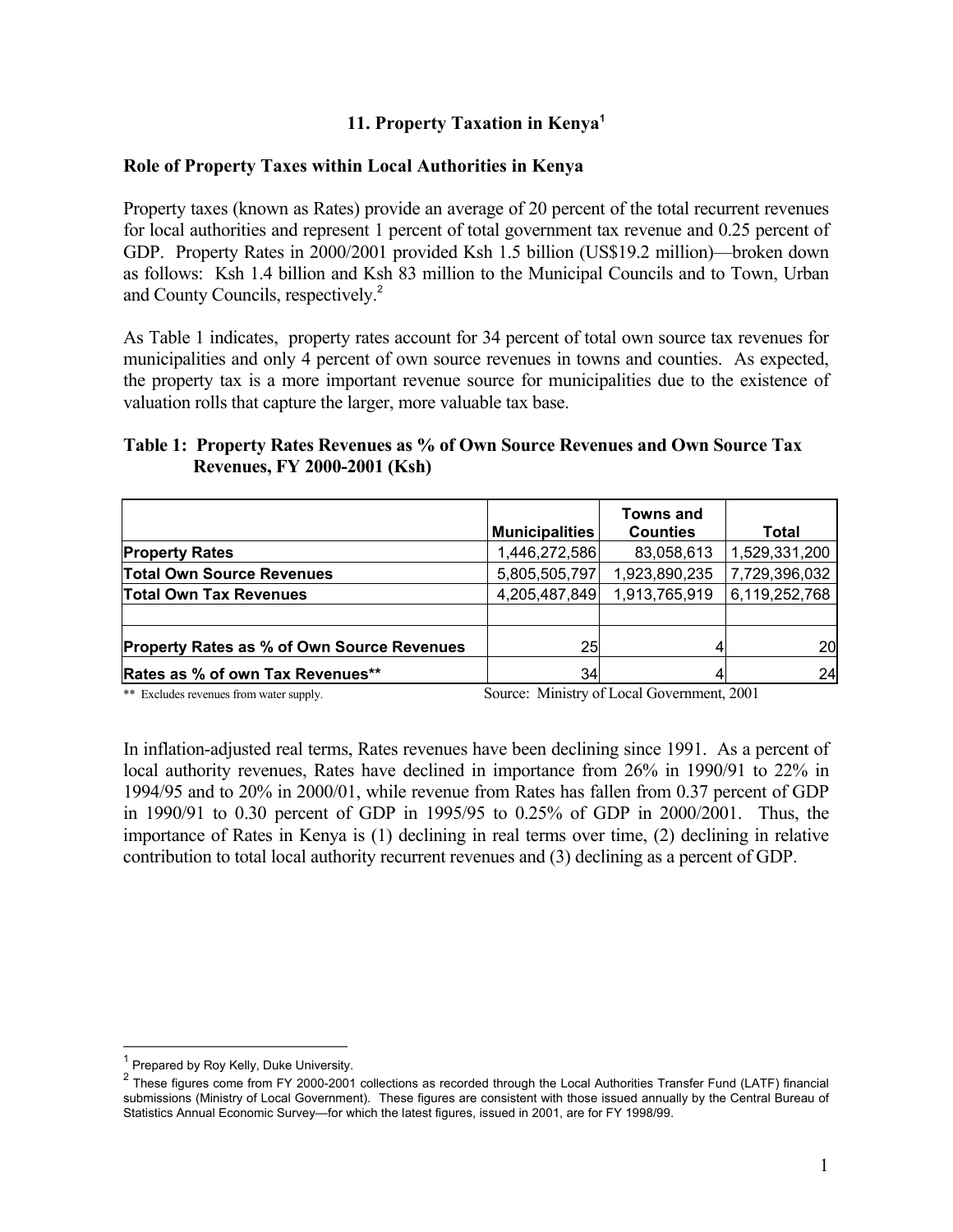#### **Property Tax Base**

In Kenya, the Rating Act allows local authorities to tax either land or land and improvements (e.g., buildings). Although the first application of "Rating" in Mombasa in 1921 was based on land and improvements (i.e., the annual rental value of occupied premises), all property Rates in Kenya are currently levied only on land.<sup>3</sup> Improvements (e.g., buildings and structures) are not taxed. In addition, most local authorities exclude "freehold" land, agricultural land less than 12 acres, and indeed most private land in the area rating rolls.<sup>4</sup> Public land (both central government land and council trust land) which is not yet "registered" is also excluded from the private valuation roll—although technically this land should be listed on the public valuation roll and be liable for Contributions in Lieu of Rates.<sup>5</sup> In addition, allocated council trust land not yet registered is not liable for either rates or Contributions in Lieu of Rates.

Although variation in rating is allowed under the law, in practice, all local authorities limit their assessment to area rating and valuation rating. Out of the 174 local authorities in Kenya, there are 102 that use some form of property taxation. Of these 102 rating authorities, 75 use valuation rating, 55 use area rating, while 29 use a combination of both area and valuation rating. As Table 2 indicates, municipalities and towns tend to rely on valuation rating while counties tend to use area rating or a combination of area and valuation rating. Area rating tends to be used for rural or agricultural properties while valuation rating tends to be used for more urbanized properties.

| <b>Type of Local</b><br><b>Authority Councils</b> | Number of<br>Rating<br><b>Authorities</b> | Number using<br><b>Valuation Rating</b> | Number using<br><b>Area Rating</b> | Number using<br>both Area and<br><b>Valuation Rating</b> |
|---------------------------------------------------|-------------------------------------------|-----------------------------------------|------------------------------------|----------------------------------------------------------|
| Municipalities                                    | 36                                        | 36                                      |                                    |                                                          |
| Towns                                             | 27                                        | 24                                      |                                    |                                                          |
| Counties                                          | 39                                        |                                         |                                    |                                                          |
| Total                                             | 102                                       |                                         |                                    |                                                          |

# **Table 2: Breakdown of Property Rating in Kenya (2001)**

Source: Ministry of Local Authorities, 2001.

 3 The Government of Kenya, *The Rating Act (cap 267),* 1972 and *the Valuation for Rating Act (cap 268),* 1972 provides for three types of rates: area rate based on the size and use of the land; unimproved site value rate is based upon the capital value of the bare land and the site value; and improvement rate is based on the land and improvements separately. *The Rating Act, 1972,*  provides extreme flexibility in defining the tax base. Rating authorities may use an area rating, an agricultural rental value rate, a site value rate or a site value rate in combination with an improvement rate. For area rating, *The Rating Act* (Section 5) again provides flexibility to use one of five different options, including the use of a flat rate or a graduated rate upon the area of land, differentiated flat or graduated rates according to land use or any other method of rating upon land or buildings that the rating authority may resolve.

<sup>&</sup>lt;sup>4</sup> Most local authorities do not tax freehold land. This is especially true for agricultural freehold land. The arguments given are (a) that these properties are already taxed through the agricultural cess, (2) that these properties do not receive local authority services and (3) that these properties are not legally obligated to pay property taxes. Much of the peri-urban land is not included in the tax base because the *Agricultural Act* which exempts farms less than 12 acres. The only exception is when an agricultural plot is subdivided into residential use, at which time, the local authority will include the property on the valuation roll.

<sup>&</sup>lt;sup>5</sup> The Rating Act (Section 23) stipulates that the Government must pay an annual "contributions in lieu of rates" (CILOR) to the local authority. This CILOR is, in essence, the property rates owed by the government for its property. Although the Government owes Ksh 396 million (US\$5 million) on an annual basis it has historically allocated only a portion of the liability. In FY 2000-2001, the Government paid Ksh 110 million (less than a third of what was owed). CILOR arrears are estimated to be Ksh 2.55 billion.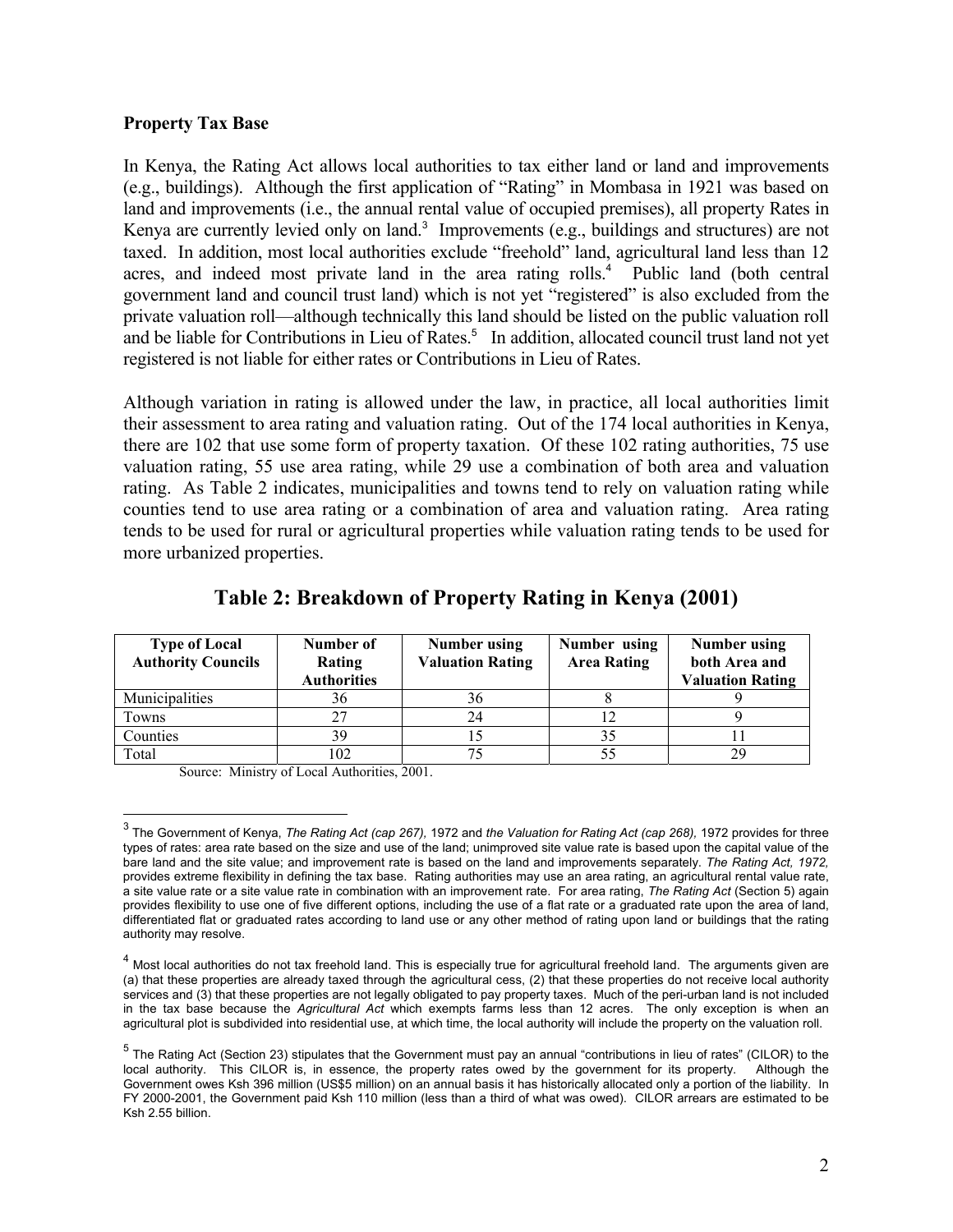In Kenya, the fiscal cadastre information can be broken into two components. **First**, there is a valuation roll that contains land information and values for properties taxed under an ad valorem rate. This valuation roll is broken into the private valuation roll and the public valuation roll and typically covers only land located in the established, gazetted area of local councils. **Second**, there is property tax information that is used for area rating purposes for land outside the gazetted area of town and municipal/town councils. This information covers the peri-urban areas that are taxed under a system of area rating. Although this area rating roll can contain both private and public land, it is used primarily for government forests and large farms. Rural agricultural land (if included in the tax roll) is typically taxed on an area basis while urban land (or built up areas) is typically taxed on an ad valorem basis.

Property tax assessment is the responsibility of the local authority, which must identify a valuer to prepare the valuation rolls. The valuer can either be a council employee, from the Ministry of Lands or from the private sector. The valuer, as an individual, is responsible for gathering the necessary land information, ascertaining a value, and producing the valuation roll for the local council. The council then tables the valuation roll, informs the public, and handles the objections. The valuation is then certified by the council and used for taxation purposes.

Local authorities do not have the capacity to systematically maintain and coordinate their fiscal cadastre information.<sup>6</sup> With the exception of Nairobi, Mombasa, Nakuru and Kisumu, local authorities depend on the Rating Department under the Ministry of Lands to create and update their valuation rolls. All fiscal cadastre information is maintained on a manual basis: computers are not used at all for fiscal cadastre maintenance. Valuation rolls were to be prepared every five years but this was changed to every 10 years in 1991. However, the law does provide for the production of supplementary tax rolls on an annual basis as required. As Table 3 confirms, however, these various rolls are not kept up-to-date. Many of the current valuation rolls date back to the early 1980s, with sporadic and ad hoc issuance of incomplete supplementary valuation rolls. Nairobi Municipal Council, for example, uses a valuation roll from 1982, accompanied by sporadically issued annual supplemental rolls.<sup>7</sup> There are at least 18 local authorities using valuation rolls over ten years old.

| <b>Year of Valuation Rolls</b> | <b>Number of Local Authorities</b> |
|--------------------------------|------------------------------------|
| 1982-1985                      |                                    |
| 1986-1990                      |                                    |
| 1991-1995                      | 1 G                                |

**Table 3: Current Status of the Selected Valuation Rolls in Kenya**

Source: Ministry of Lands, 1996

 $\overline{a}$ 

<sup>6</sup> At one time, Kenya was considered a "model" with respect to its land titling and cadastre (P.F. Dale, *Cadastral Surveys within the Commonwealth* (London: HMSO, 1976), p. 234). More recent studies, however, agree with the position taken in this paper: see, for example, W. Olima, "Real property taxation in Kenya," in W. McCluskey, ed., *Property Tax: An International Comparative Review* (Aldershot, UK: Ashgate, 1999), pp. 358-74, and R.A. Aherne, "Nations of Eastern Africa," in R.V.<br>Andelson, ed., *Land-Value Taxation Around the World* (3<sup>rd</sup> ed.; Malden, MA: Blackwell, 2000), pp. 277 editors]<br><sup>7</sup> Naisah

Nairobi City Council just issued a revised valuation roll in November 2001. Appeals are now being made and heard before the roll can be used for rating purposes.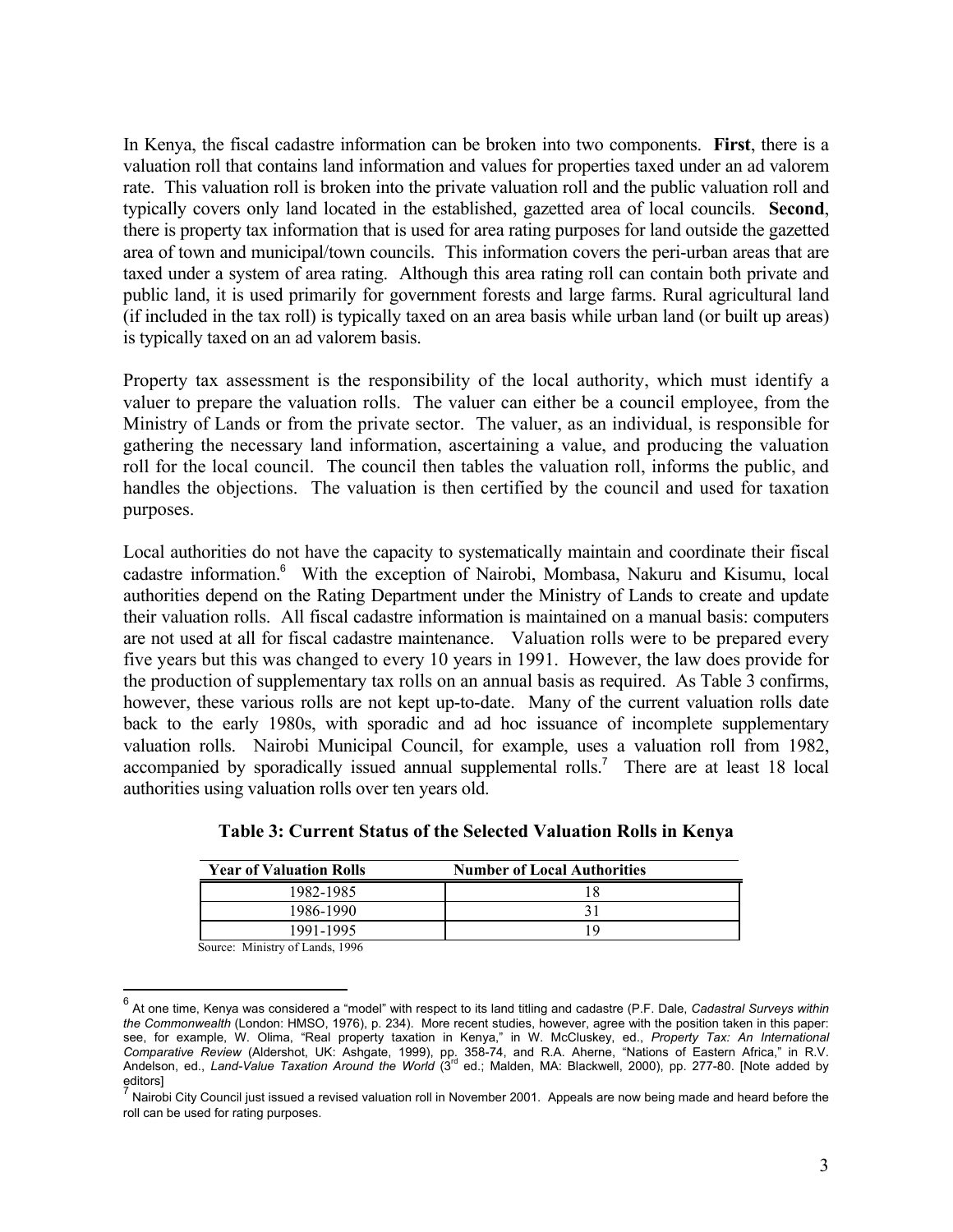### **Property Tax Rates:**

In Kenya, the Rating Act gives the local authority the power to set the tax rate. The tax rate can be set either as a per unit rate in the case of area rating or as a per value rate in the case of valuation rating. The unit area or the value rate can be either uniform or differential. The differential rates can either be proportional or graduated based on land use, value, or size. Local authorities are allowed to choose a valuation rate of up to four per cent without central government approval. The Minister of Local Government must approve all tax rates higher than 4 percent as a precautionary measure to protect the interests of the taxpayers.

In general, local authorities in Kenya tend to use a uniform area rate or a uniform tax rate structure. As Table 4 indicates, the tax rates range from 2 to 22 percent applied to the values contained on the valuation rolls. The median tax rates are 6 percent for both municipalities and towns and 5 percent for counties. Those jurisdictions with the higher tax rates tend to be those with the oldest valuation rolls. Only a few local governments apply a classified tax rate structure. The most notable is Mombasa, which differentiates tax rates by location: properties located on Mombasa Island are taxed at a higher rate than properties located on the mainland. Nairobi City Council also uses differential rates based on land use (eg, residential, commercial and industrial).

| <b>Type of Local Authority</b> | Range of Tax Rates (%) | <b>Median Tax Rates</b> |
|--------------------------------|------------------------|-------------------------|
| Nairobi City Council           | 14%                    | 14%                     |
| Municipality                   | $2\%$ to $10\%$        | 6%                      |
| Towns                          | $2\%$ to $8\%$         | 6%                      |
| Counties                       | $2\%$ to $22\%$        | 5%                      |

 **Table 4. Range of Tax Rates by Type of Local Authority, 2000**

Source: Ministry of Local Government, 2001.

The tax rates used are highly correlated with the age of the valuation roll being used. Typically, as discussed above, the valuation rolls are dated. Therefore, to compensate for the lag in revaluations, the Government has allowed local councils to increase nominal tax rates. In Nairobi, for example, the tax rate for residential property increased from 2.25 percent in 1982 to 5 percent in 1991 and to 14 percent in 2000. This increase has almost equaled the rate of inflation thereby holding the average real tax burden per residential property almost constant over the past 20 years.

#### **Tax Administration**

Property tax administration is the responsibility of the local authorities (LAs). They are responsible for the construction and maintenance of the tax roll, the valuation, the assessment, tax billing, collection, enforcement, appeals and taxpayer service. The local authority can use in-house staff, other government departments (e.g., Ministry of Lands) or the private sector to assist in any or all of theses functions. As mentioned earlier, most LAs rely on the Ministry of Lands for the production of the valuation rolls, with only a few LAs using private sector valuers. All other administrative functions tend to be carried out by the council. The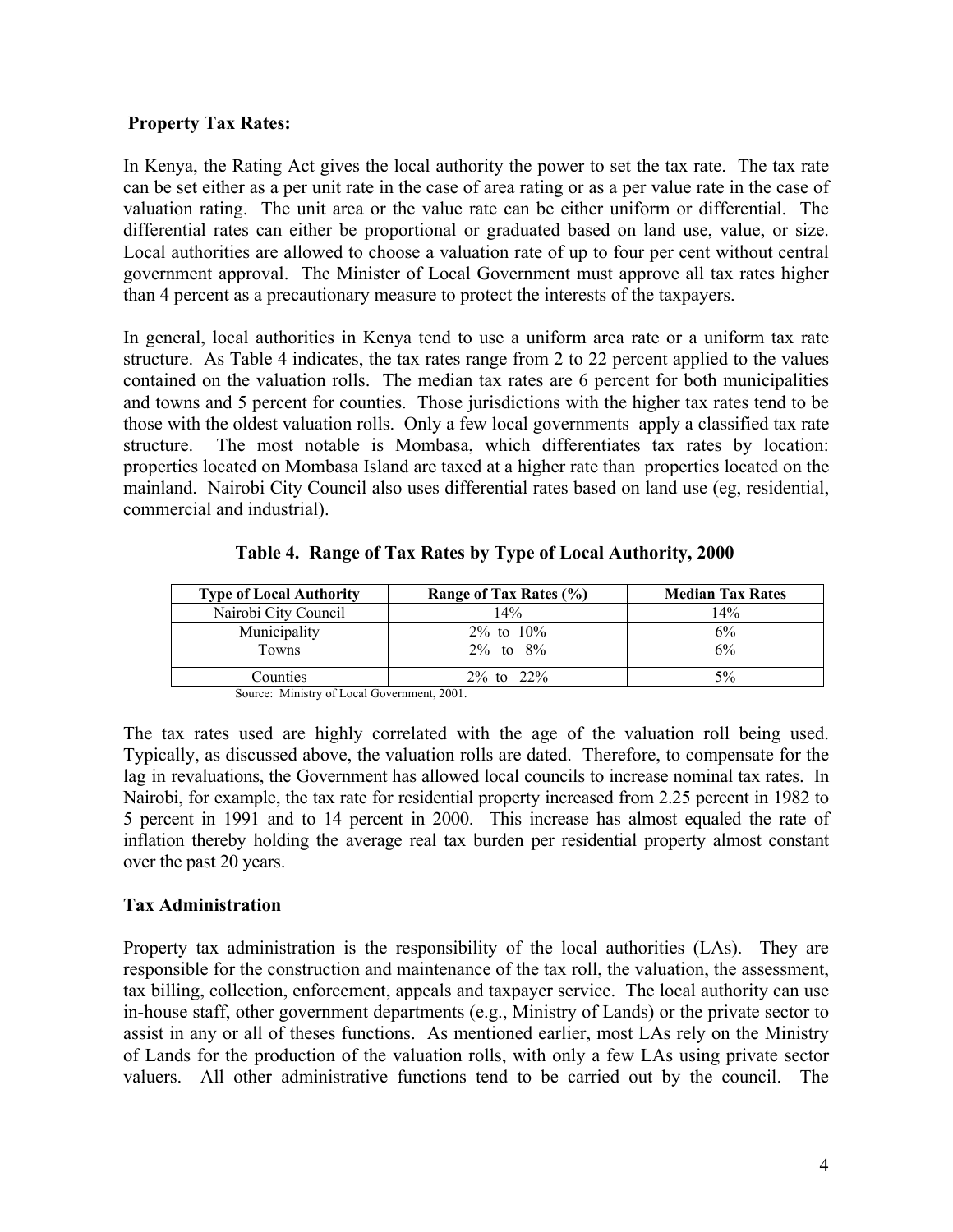exception is for revenue collections in some of the major municipal councils which have given contracts to private sector lawyers—typically with disappointing results.

Tax administration is the weak link of property taxation in Kenya. In general, the revenue base information is incomplete, collections are low, and enforcement is virtually non-existent. The basic policy guidelines provide a flexible framework for an effective property tax system. The primary obstacle to successful local revenue mobilization is weak administration. Weak administration, combined with a lack of political will for enforcement, generates a low level of local revenue mobilization performance.

The weakest component in tax administration is collection and enforcement. Collection rates range from 5-60 percent of liabilities. This is attributable to such factors as (1) lack of taxpayer confidence or understanding in how the tax is levied, collected, and enforced, and used, (2) lack of legal and administrative collection and enforcement mechanisms, and—perhaps most importantly—(3) lack of political will.

Despite having a variety of options under the Rating Act, the rating authorities have taken a largely passive role in enforcement, relying almost exclusively on rate clearance certificates. This clearance certificate option relies on taxpayer initiative to clear outstanding debt and is thus only effective when the property is being transferred or when a local business license or permit is being requested from the local authority.

Active enforcement (through fines, tax liens and foreclosures) by the government is virtually non-existent. Several local authorities, such as Nairobi and Mombasa, occasionally publish the names of delinquent taxpayers in the newspaper. Other local authorities initiate court cases against delinquent taxpayers, with mixed results. To date, no local authority has applied the legal option of tax caveats to titles or used property foreclosures as a means to enforce tax payment. To improve tax compliance, political will must be mobilized, administrative systems must be rationalized and improved, and local officials must be made aware of the legal and procedural provisions for enforcement.

In general, the fiscal cadastre information and the valuation rolls in Kenya are neither up-todate nor complete. It is estimated that the fiscal cadastre and valuation rolls may only include between 20-70 percent of the total taxable land. These registries tend to be incomplete and out of date due not to the lack of trained valuers in Kenya but rather to the lack of proper incentives and the reliance on individual "single parcel" valuation. Kenyan valuers tend to allocate their time to non-rating valuation activities owing to the relative lack of renumeration for doing valuation rolls. Kenya also does not use any form of mass valuation, thus making the valuation process both costly in terms of time and resources. All property records (with the exception of only a few LAs) are kept manually and maintained in an ad hoc and periodic manner. The legal basis to ensure an up-to-date and complete valuation roll is adequate—the problem is with administration.

The key to increasing local revenue buoyancy of business licenses and property taxation in Kenya is through improved administration and strong political will**.** The LAs must ensure that revenue is collected and enforcement undertaken against noncompliance, that all properties and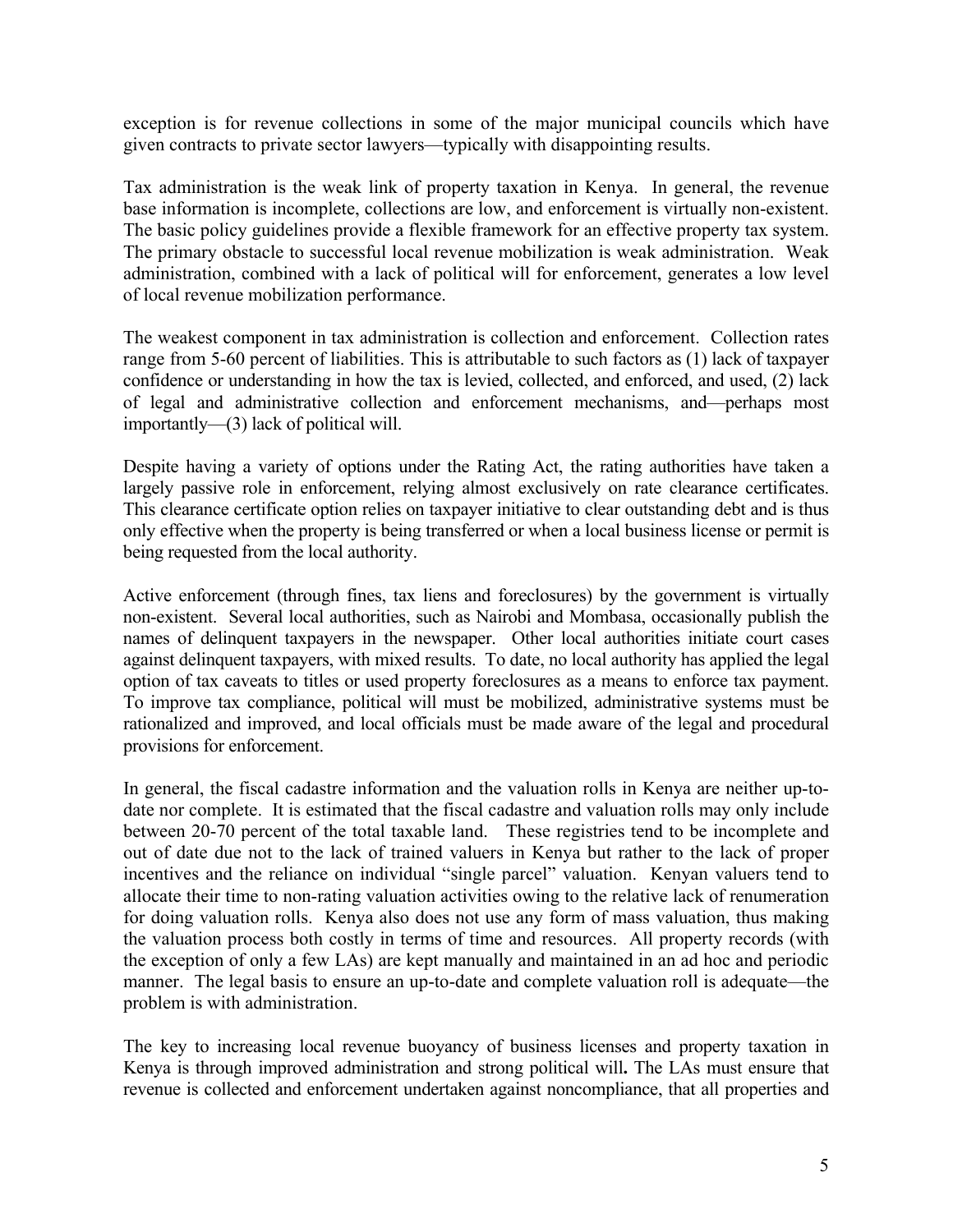businesses are captured in the respective registries, that property is valued based on accurate relative values, and that the tax levy is assessed accurately. The collection ratio (i.e., the extent to which the liabilities are collected and enforced), coverage ratio (i.e., the extent to which the tax objects are captured on the tax rolls), and the valuation ratio (i.e., the extent to which the tax objects are valued accurately or classified correctly) are the critical administrative variables that ultimately determine effective tax rates, the tax burden for each property, the total revenue yield, economic efficiency and overall fairness. Kenya must therefore strengthen the LAs capacity to manage and administer all aspects of the property rates in order to increase the collection, coverage and valuation ratios, as necessary.<sup>8</sup>

### **The Context and Rationale for Property Tax Reform**

The Government of Kenya is currently implementing a series of local government reform initiatives through its Kenya Local Government Reform Programme (KLGRP). The ultimate KLGRP objective is to strengthen the ability of local authorities to improve service delivery, enhance economic governance and alleviate poverty. It is expected that better functioning local authorities will lead to an enabling environment for improved economic and social development ultimately leading to increases in incomes and to the alleviation of poverty.

The KLGRP was initially conceptualized in the early 1990s and became operational in 1998. From its beginning, the local government reform focused on (a) rationalizing the central-local fiscal relationship, (b) enhancing local financial management and revenue mobilization and (c) improving local service delivery through greater citizen participation.

The KLGRP reform strategy recognized that successful local government reform must focus both on the **internal** operating environment within the local authorities themselves and the **external** intergovernmental environment—that strong local governments can only function well internally within a strong enabling external intergovernmental fiscal environment. The key then was to strategically implement the KLGRP reform initiatives, focusing first on establishing a rational external environment and then linking those intergovernmental reforms to provide incentives to strengthen the internal functioning of local authorities.

First priority was therefore placed on developing a rational central-local government fiscal relationship. This led to the design, enactment and implementation of the Local Authorities Transfer Fund (LATF) that was enacted into law in 1998. This LATF is the first intergovernmental grant system in thirty years and now serves as the flagship of the KLGRP reform effort, providing a mechanism to link a variety of important reform initiatives to the grant system such as improved local service delivery, financial management, debt resolution, and revenue mobilization.

Improved local financial management and revenue mobilization are also critical components of the KLGRP reform initiative. In 1999, the Government introduced the Single Business

 $\overline{a}$ 

 $^8$  For further discussion of the various administrative ratios, see Roy Kelly, "Designing a Property Tax Reform Strategy for Sub-Saharan Africa: An Analytical Framework applied to Kenya" Public Budgeting & Finance, Vol. 20 (2000), pp. 36-51.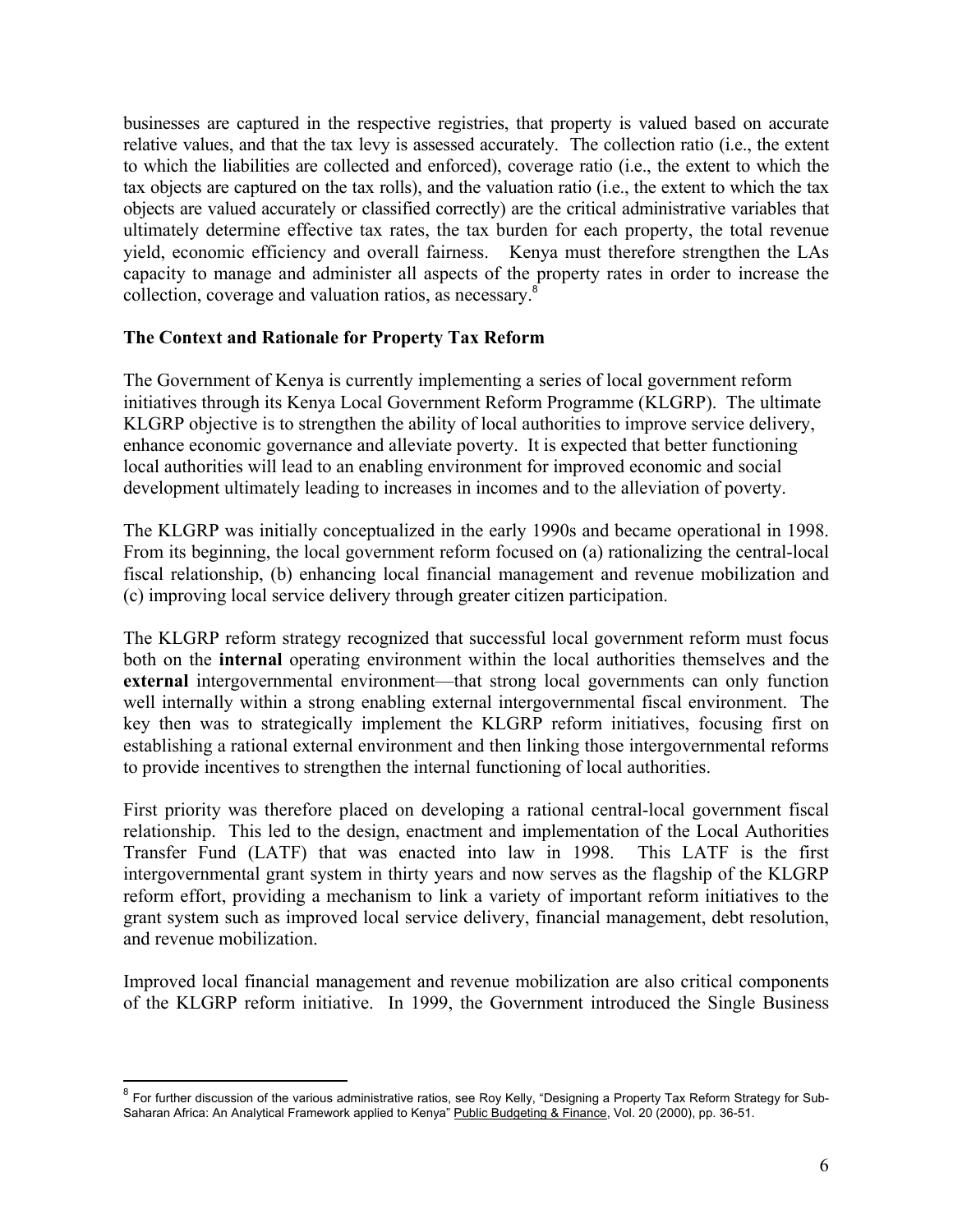Permit (SBP) system that replaced the previous system of multiple local licensing.<sup>9</sup> Linked to the establishment of the SBP, the Government developed a prototype Integrated Financial Management System (IFMS) to assist improve the management, operation and control of all local financial operations. This IFMS includes a property tax administrative management system to assist in all operations related to tax base maintenance, valuation, assessment, billing, collection, enforcement and taxpayer service.

The KLGRP property tax reform strategy was designed to be implemented within the context of this broader KLGRP reform initiative. Linking the property tax reform as an integral component of the broader local government reform effort provides the proper context for the reform itself and builds on the existing political support and reform momentum—for example, the establishment of the Local Authorities Transfer Fund, the Single Business Permit and the Integrated Financial Management System. The KLGRP reform—and its property tax reform component—will need strong and sustained political, policy, operational, public and technical assistance support to be successful.

One of the key KLGRP objectives is to establish a sustainable local revenue mobilization capacity to generate the needed own-source resources—to be combined with the central-local transfers—for improving local service delivery, enhancing economic governance and alleviating poverty.

## **Description of reform**:

 $\overline{a}$ 

An evaluation of the legal basis for the property rates showed that there are virtually no legal constraints to improved property rates collections. The primary problem is weak administration and the lack of political will. The law itself provides flexibility in tax base definitions, tax rate structures, valuation techniques, assessment, billing, collection and enforcement.

The property tax reform strategy under the Kenya Local Government Reform Programme (KLGRP) was therefore designed to focus on administrative reform—primarily improving the collection and enforcement systems—and the mobilization of political will. Only after progress is made on collection and enforcement should attention be focused on ensuring complete coverage and improved valuation.

An evaluation of revenue collections from property rates shows an extremely low collection rate with virtually no enforcement against non-compliance. Thus, rather than focusing on legal provisions, the rates reform has focused on improving the basic administration components. This has been accomplished through including the property tax management system within the Integrated Financial Management System (IFMS). The focus has been on improving the basic administration management of the property rates system—linking the basic revenue administrative component (e.g., database maintenance, assessment, billing, collection, enforcement and taxpayer service) with other revenue sources such as the single

 $9$  For further information on the SBP reform effort, see Nick Devas and Roy Kelly, "An Analysis Of Local Business Licences, With A Case Study of the Single Business Permit In Kenya" Public Administration and Development, (2001)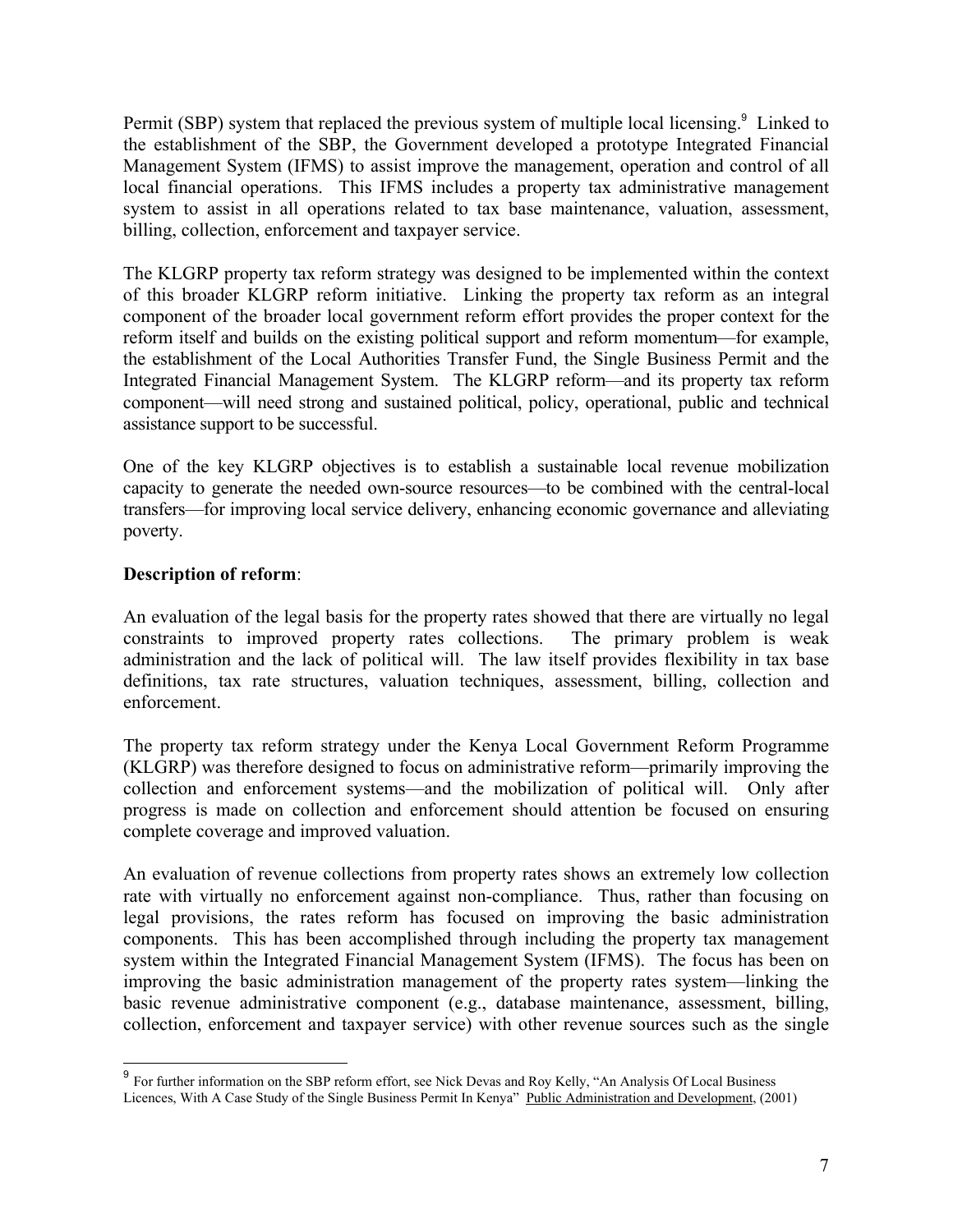business permits, house rents, plot rents, and user charges. Linking the various systems systematically provides for consistency and simplicity in introducing financial management reforms to the LAs.

The IFMS system—which includes the property rates components—was first introduced and field tested in 1999 in two local authorities. Subsequently the IFMS system has been further tested in two additional LAs—including one rural county council. By June 2002, the IFMS system will be fully operational in these four LAs. In FY 2002-2003, the IFMS system (and relate reforms) is expected to be replicated to additional LAs in accordance with the Ministry of Local Government's replication strategy.

In addition to incorporating the property rates administrative improvements into the IFMS, the KLGRP conducted two pilot projects to test a simple and cost-effective field methodology for collecting property information required to extend the tax base, ensure a more complete coverage and developing a computer-assisted mass valuation model. The field data collection techniques for constructing and maintaining the property rates fiscal cadastre information was conducted in Mavoko Municipal Council. This pilot enabled the refinement of the field data collection procedures and confirmed that the current rates rolls were missing many properties (i.e., the property coverage ratio was low). Improving the coverage of the valuation rolls to ensure that all properties are captured and assessed will broaden the rates base, improve equity and generate additional revenues.

The mass valuation pilot project was carried out in two LAs—Mavoko Municipal Council and Nyeri Municipal Council. The results showed that it would be possible to shift from the current single parcel appraisal approach to a simpler, more cost effective mass appraisal approach. However, the work on property tax revealed that the major obstacle to improved property rates is not valuation but poor administration and the lack of political will for collection and enforcement. Therefore, the project focused its attention on improving the property rates administrative procedures through developing a rates module within the Integrated Financial Management System (IFMS). Once the IFMS is fully operational—after ensuring effective billing, collection and enforcement—the Government will be able to begin replicating these fiscal cadastre and mass valuation components to other LAs.

## **Preconditions for reform**:

The Kenya Local Government Reform Programme—and its property rates reform component—is at a very early stage of implementation. The focus has been on strengthening the revenue collection and enforcement components. The primary obstacle to enhancing revenues is weak administration and the lack of political will.

Mobilizing political will requires education and incentives to those involved in the revenue mobilization effort. The taxpayer must be convinced to pay the tax through receiving improved local services and perceiving that the taxes and fees are being administered fairly. The first priority must therefore be to improve service delivery—since people are always more willing to pay taxes and fees if in return they receive some tangible benefits or services. Improved service delivery is therefore one of the KLGRP priorities.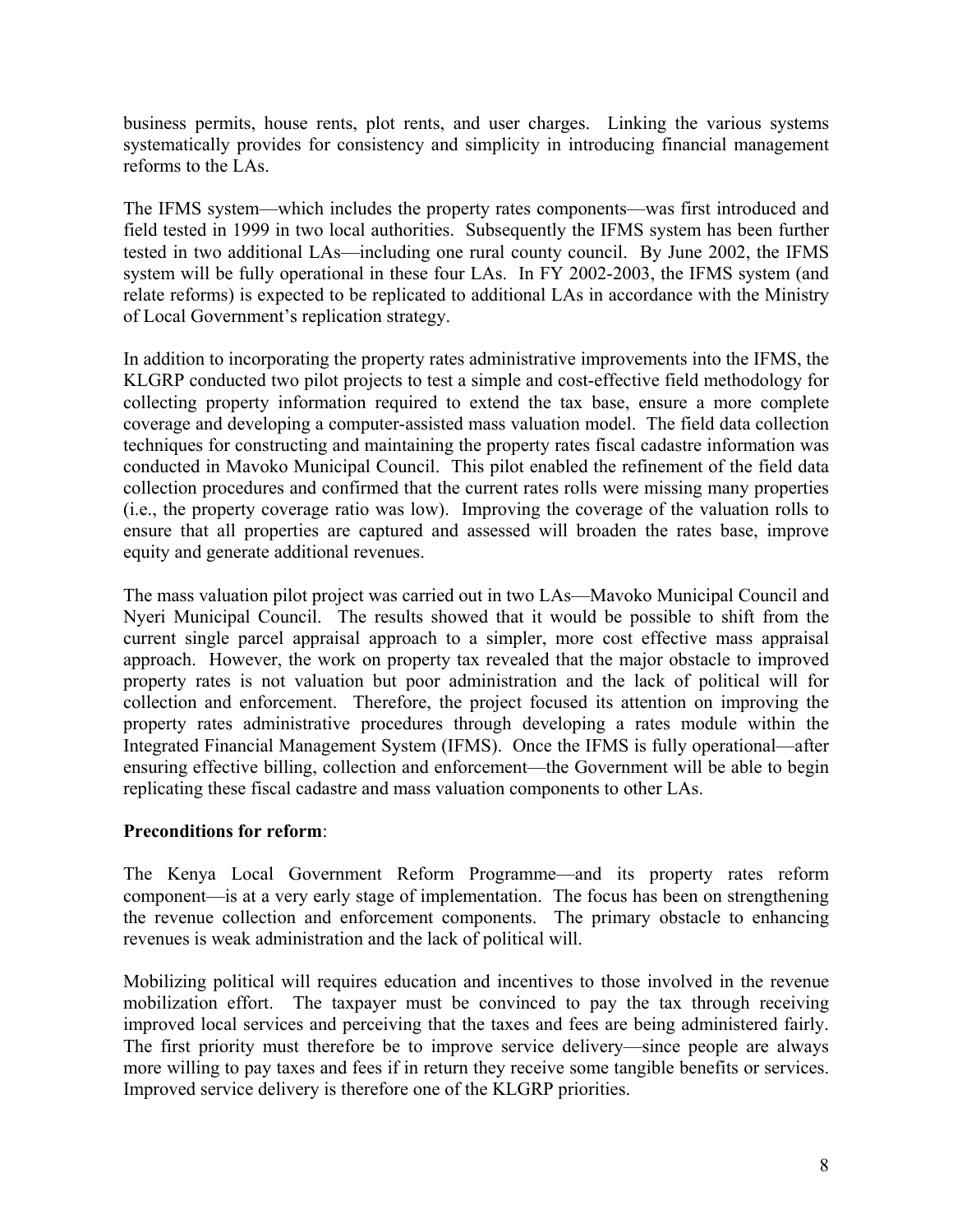As with all taxes, attention should also be given to educating the taxpayer on the rationale, procedures, obligations and responsibilities related to the business licenses and property tax. Linking revenue collections to improved service delivery and a better-educated taxpayer population will enhance compliance. Mobilizing the community through enhanced participatory budgeting and civic participation will engage the citizens and also facilitate enhanced revenue collection. Enhanced citizen participation and economic governance is one of the KLGRP priorities.

The government must strictly follow the established laws, regulations and procedures to earn the credibility that the taxes and fees are administered in a transparent, accountable and fair manner. Management and operational staff must be motivated to assist in the revenue mobilization effort—to ensure that the property tax/business registers are complete and kept up to date, assessments are calculated properly, tax demand notices are distributed, taxpayers are made aware of their obligations and the procedures to pay, and taxes and fees are collected systematically and fairly from all rate payers and businesses. Close supervision and improved management of revenue collectors can improve the revenue yield and equity of the rating and business licensing system. Enforcement against noncompliance is essential.

Local authorities need to improve service delivery to show effective use of taxpayers' money, while at the same time taxpayers need to be educated on the rationale, procedures and responsibilities related to the property tax. In addition, the property tax needs to be administered fairly and effectively to gain the confidence of the taxpayers in the equity of the tax. This requires the development and implementation of an improved revenue administrative system that will include property identification and management, valuation and assessment, billing and collection, enforcement and taxpayer service. As part of taxpayer/customer service, it is essential to improve public relations to ensure acceptance by future taxpayers.

In short, the major constraint to improved property rates is not technical (i.e., the ability to administer the property tax) but rather political (i.e., the willingness to administer the property tax). Current discussions about expanding the tax base to include improvements are irrelevant since the problem is not the size or the value of the tax base but rather the inability to collect and enforce the tax that is currently due. The focus must be on mobilizing the necessary political will to administer the tax in a comprehensive and equitable manner. Until this lack of political will can be overcome, it is hard to justify investing significant resources into further improving the administration by expanding the tax base and improving values.